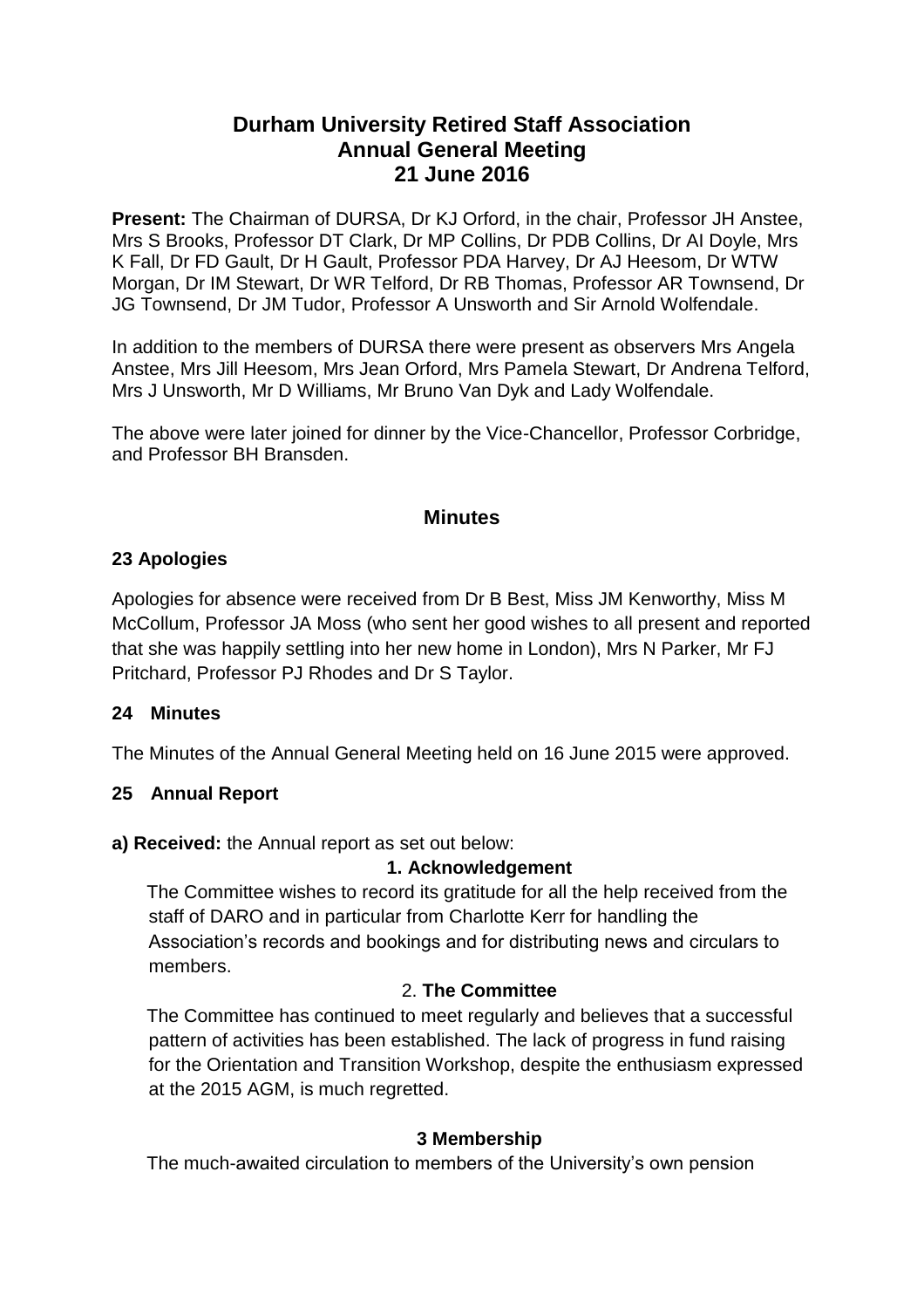scheme last summer has led to a welcome increase in numbers and a membership more representative of the retired staff. Approximately 26 % of the overall membership of 414 are members of the University pension scheme.

#### **4 Accounts**

The problems in preparing accounts have now been resolved.

#### **5 Events During the Year**

A number of events have been held during the year which those attending have found interesting and informative. All the hosts have been very welcoming and have gone to a great deal of trouble on DURSA's behalf for which we are most grateful. Details of attendance are as follows:

Visit to the School of Engineering and Computing Science on 11 November 2015 - 30

Visit to New College, Durham, tour and lunch on 17 November 2015 - 22 Pre-Christmas Reception and Get-Together on 8 December 2015 - 23

Visit to the Geography department on 3 February 2016 - 28

Visit to the Oriental Museum on 9 March 2016 - 31

Visit to St Laurence Church, Pittington (39), followed by lunch at the Hallgarth Manor Hotel (34) on 11 May 2016

The Annual dinner on 21 June 2016 and the Antiques event on 7 July complete the programme.

### **6 Meetings with the Vice-Chancellor**

The Committee has been grateful for the opportunity to meet the Vice-chancellor on two occasions. A report on the second meeting was circulated to members on 18 March 2016.

### **7 Circular to the Membership**

In a rather small response to a circular to the membership seeking information on what sort of events interested them, the following suggestions were received: Coach trips to stately homes or an arboretum Visit to Nissan - 4 people Voluntary subscriptions Drop-in arrangements for coffee and chat or lunch days Briefing from Senior Management on University Strategy Provision of student accommodation and relationship with people of Durham Another visit to NetPark Visit to Beamish Visit to Proctor and Gamble Spring Visit to Botanic Garden Proper Afternoon Tea in the summer. Social events - meals, parties Visits to Higher Education institutions in the area formerly associated with Durham - Newcastle University, Sunderland University, Teesside University.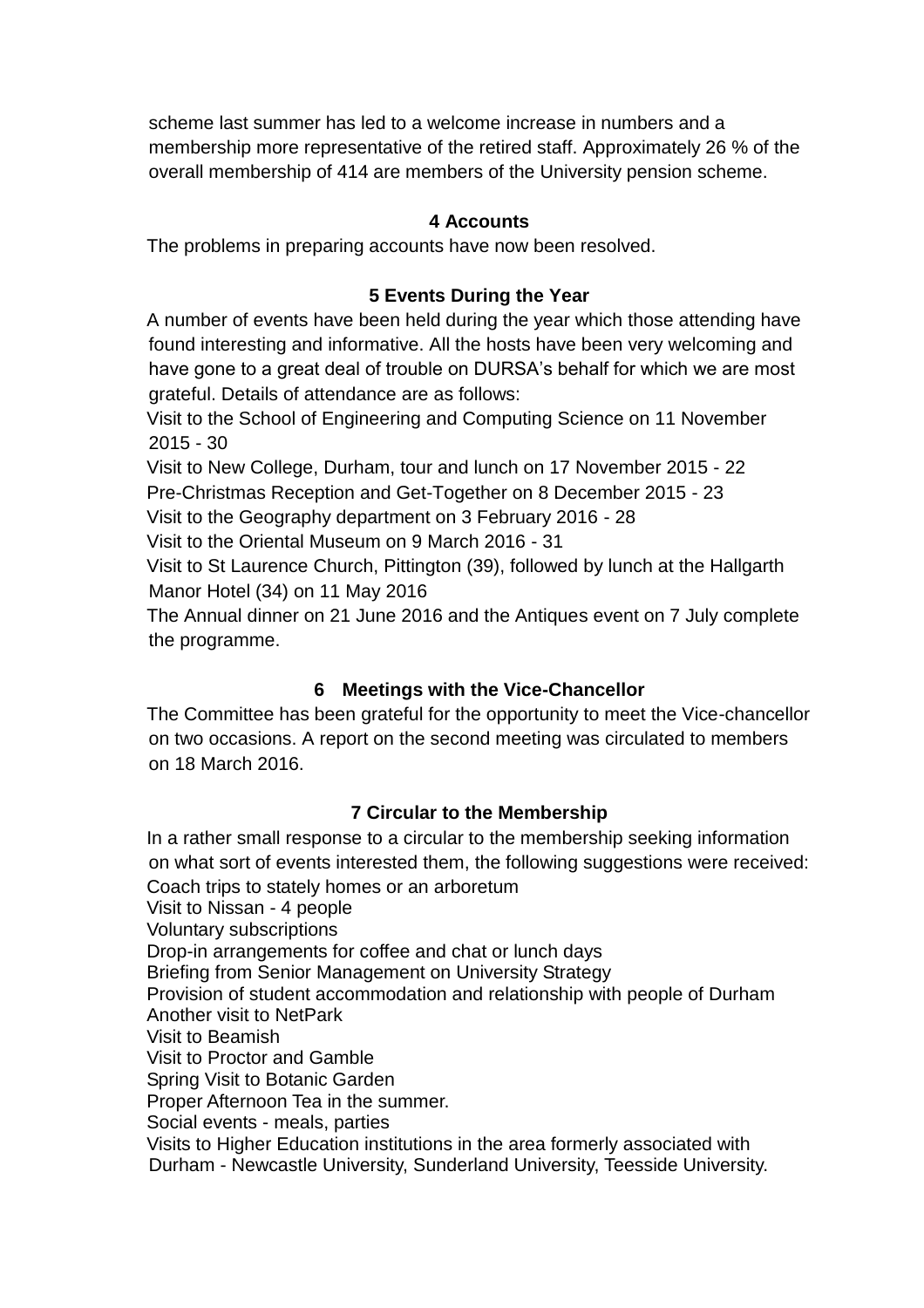Suggestions received at a later date suggest a visit specifically to IBRU, Nissan and Smiths, Washington with emphasis on battery powered electric vehicles and the Physics or Wynyard night-time Observatories.

(The Committee had already tried to arrange a visit to Nissan but unfortunately the company was not allowing tours at present. A drop-in arrangement for coffee on the first Tuesday in the month had been arranged on a trial basis and a number of other proposals were under consideration. The Committee was reluctant to become involved in arranging coach trips at this stage. Further consultation was in hand on the format of the AGM and whether it should coincide with the Annual Dinner - see Minute 28 below)

### **8 Members without Personal Access to Email**

Despite the principle of ensuring that contacts with members should be by email, a formal arrangement has been instituted to ensure that the few members without such access receive the Association's circulations by post.

## **9 Future Events**

Events already arranged for 2016-17 include visits to Biological and Earth Sciences, to Thorn Electric, to the Botanic Garden, the Library and to Croxdale Hal**l.**

b) In introducing the Annual Report, the Chairman reported that the external advice received was that the Orientation and Transition Workshop was likely to be regarded outside the University as a core University responsibility and therefore unlikely to attract donors. The Committee was now looking into another possibility. He hoped that termly meetings with the Vice-Chancellor would continue. Special thanks were due to Mrs Fall for all her efforts in making the visit to St Laurence's Church and the Hallgarth Hotel at Pittington such a success. He expressed concern that the Antiques Event on 7 July might have to be cancelled and urged members to make every effort to increase numbers registering from the current twenty to at least forty. He expected the drop-in for coffee arrangement at the Palatine Centre to continue. In addition to the 2016-17 events mentioned in the Report there was to be an afternoon tea and tour of the Castle and the visit to Croxdale Hall would be preceded by a buffet lunch at the Honest Lawyer.

### **26 Accounts**

**a) Received:** the Association's accounts for 2015-16 as at 31 May 2016.

**b) Noted:** that previous difficulties in tracing payments received had led to the Association starting with a clean sheet from 1 September 2015 and that, in consequence, the accounts were for the period starting 1 September 2015 and ending 31 May 2016. As such the accounts contained income for the Annual Dinner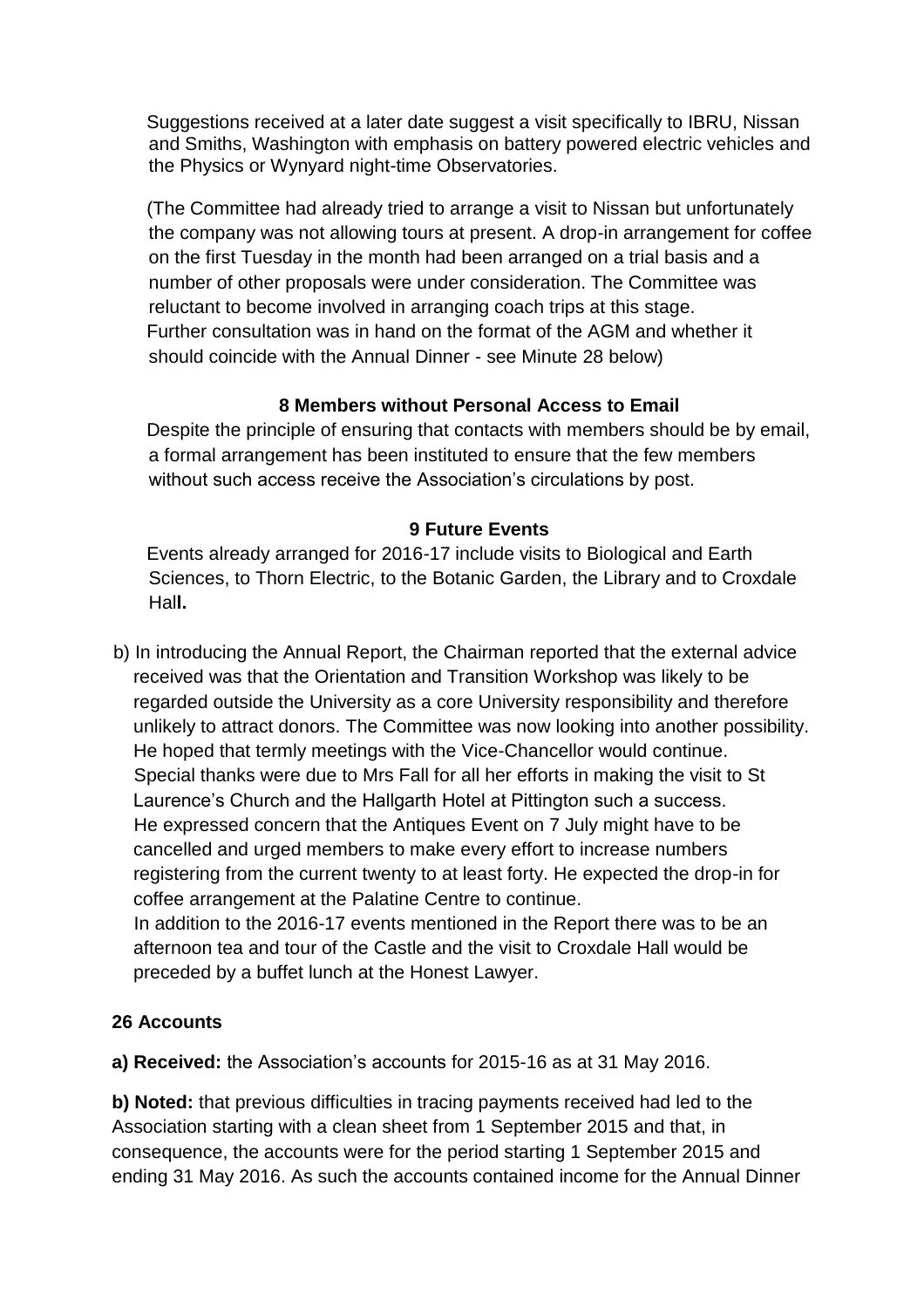and Antiques Event but did not yet show the expected expenditure on them. Following these payments it was anticipated that the Association would be left with a small balance to carry forward.

### **27 Membership of the Committee**

## **a) Reported:**

i) That the retiring members of the Committee, all eligible to stand again, were: Professor JH Anstee, Dr KJ Orford (Chairman), Miss MS McCollum

ii) That nominations for membership of the Committee had been invited by email by 14 June or alternatively to be made at the meeting.

iii) That, whilst he was willing to stand for the Committee again, Dr Orford felt that the time had come for him to stand down as Chairman.

# **b) Resolved:**

That, in the absence of other nominations,

i) Dr AJ Heesom, having been nominated and seconded, be elected Chairman with effect from 1 July 2016.

ii) The following, who had been duly proposed and seconded be declared elected to serve for three years from 1 July 2016: Professor JH Anstee Dr KJ Orford Miss MS McCollum

(Later in the evening Dr Orford was thanked for his efforts in founding DURSA and for leading its successful establishment)

### **28 Future Activities and Arrangements for the Annual general Meeting and the Annual Dinner**

### **a) Reported:**

**i)** That it had been suggested that the cost of the Annual Dinner (£39.50 a head) acted as a deterrent to many members and discouraged them from attending the AGM when held in conjunction with it. Separating the Annual Dinner and the AGM and combining the latter with a light and less costly lunch, or with an afternoon tea or with a get-together and drinks on the lines of the one held in December, might be more attractive to some members without deterring others. It would also mean that the Annual Dinner need not be held in June when there could be problems in avoiding clashes with University functions. It was clear at last year's AGM that there had been strong feeling in favour of holding an Annual Dinner.